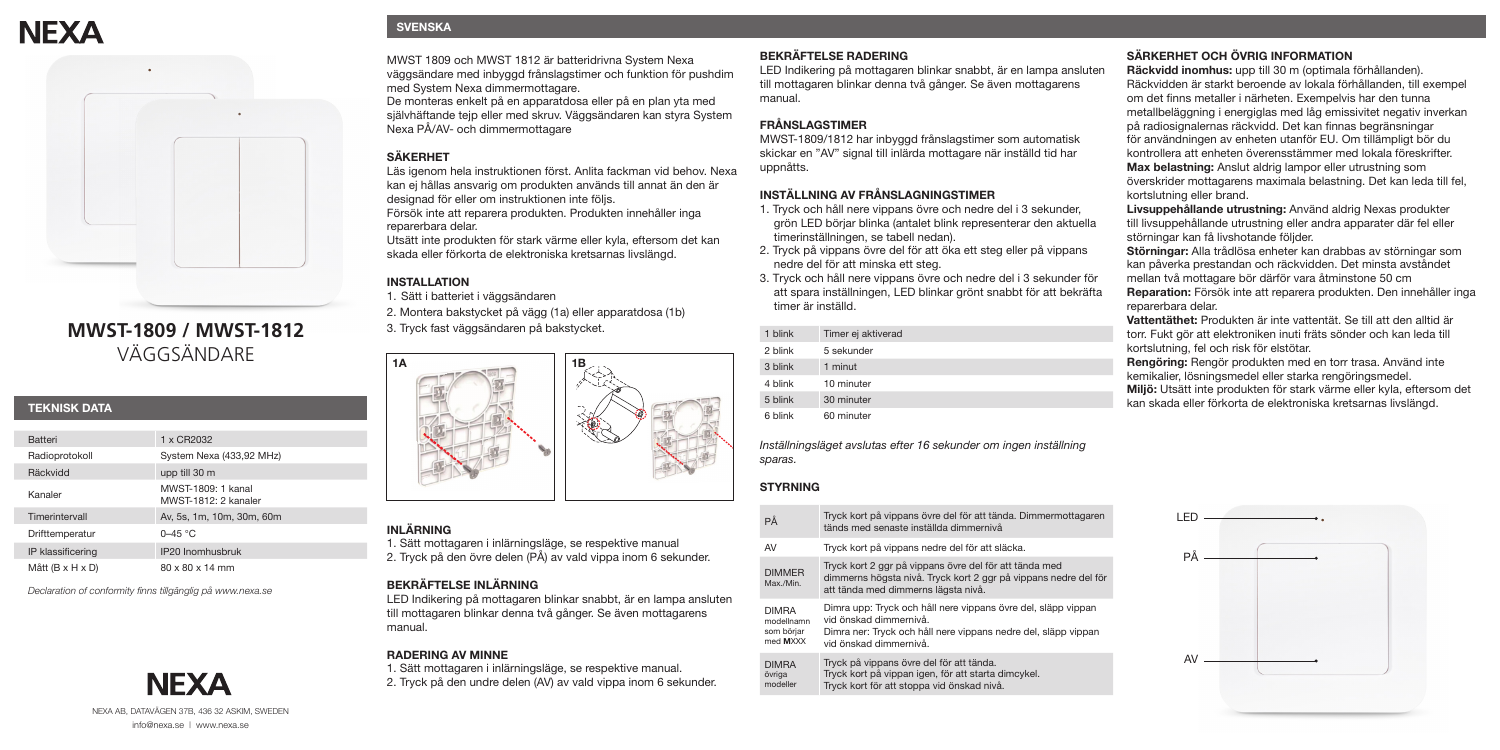# **NFXA**



# **MWST-1809 / MWST-1812** WALL TRANSMITTER

| <b>TECHNICAL DATA</b> |  |
|-----------------------|--|
|                       |  |

| Battery                              | 1 x CR2032                                    |
|--------------------------------------|-----------------------------------------------|
| Radio protocol                       | System Nexa (433.92 MHz)                      |
| Range                                | up to 30 m                                    |
| Channels                             | MWST-1809: 1 channel<br>MWST-1812: 2 channels |
| Timer interval                       | Off, 5s, 1m, 10m, 30m, 60m                    |
| Operating temperature                | $0-45 °C$                                     |
| IP rating                            | IP20 Indoor use                               |
| Dimensions (W $\times$ H $\times$ D) | $80 \times 80 \times 14$ mm                   |

*A declaration of conformity is available at www.nexa.se*

# **ENGLISH**

MWST 1809 and MWST 1812 are battery powered System Nexa wall transmitters with built-in switch off timer and function for pushdim with System Nexa dimmer receiver. They are simple to install on a switch box or on a flat surface with

self-adhesive tape or screw. The wall transmitter can control System Nexa ON/OFF- and dimmer receiver.

# **SAFETY**

Read through the entire instruction first. Engage a professional if so required. Nexa cannot be held liable if the product is used for any purpose other than the one for which it is designed, or if there is failure to comply with the instruction.

Do not attempt to repair the product. The product contains no repairable parts.

Do not expose the product to intense heat or cold, because it could damage or shorten the service life of the electric circuits.

# **INSTALLATION**

1. Place the battery in the wall transmitter

2. Fix the back piece on the wall (1a) or switch box (1b) 3. Press the wall transmitter into place on the back piece.<br> **1** 



# **PAIRING**

1. Set the receiver to pairing mode – see respective manual 2. Press the upper part (ON) of the selected toggle switch within 6 seconds.

# **PAIRING CONFIRMATION**

The LED indicator on the receiver flashes rapidly. If a light is connected to the receiver, this flashes twice. See also the receiver's manual.

# **DELETING MEMORY**

1. Set the receiver to pairing mode – see respective manual. 2. Press the lower part (OFF) of the selected toggle switch within 6 seconds.

#### **CONFIRMATION DELETION**

The LED indicator on the receiver flashes rapidly. If a light is connected to the receiver, this flashes twice. See also the receiver's manual.

#### **SWITCH OFF TIMER**

MWST-1809/1812 has built-in switch off timer which automatically sends an "OFF" signal to trained receiver when the set time has been reached.

#### **SETTING SWITCH OFF TIMER**

- 1. Press and hold down the toggle switch's upper and lower part for 3 seconds, green LED starts to flash (the number of flashes represents the current timer setting, see table below).
- 2. Press the toggle switch's upper part to increase one step or on the toggle switch's lower part to decrease one step.
- 3. Press and hold down the toggle switch's upper and lower part for 3 seconds to save the setting, LED flashes green rapidly to confirm timer is set.

| 1 flash   | Timer not activated |
|-----------|---------------------|
| 2 flashes | 5 seconds           |
| 3 flashes | 1 minute            |
| 4 flashes | 10 minutes          |
| 5 flashes | 30 minutes          |
| 6 flashes | 60 minutes          |
|           |                     |

*Setting mode finishes after 16 seconds if no setting is saved.*

#### **CONTROL**

| ON                                                   | Press briefly on the toggle switch's upper part to turn on. The<br>dimmer receiver turns on at the most recently set dimmer level                                                                                                                  |
|------------------------------------------------------|----------------------------------------------------------------------------------------------------------------------------------------------------------------------------------------------------------------------------------------------------|
| OFF                                                  | Press briefly on the toggle switch's lower part to turn off.                                                                                                                                                                                       |
| <b>DIMMER</b><br>Max./Min.                           | Press twice briefly on the toggle switch's upper part to turn on<br>at the dimmer's highest level. Press twice briefly on the toggle<br>switch's lower part to turn on at the dimmer's lowest level.                                               |
| <b>DIM</b><br>model name<br>that starts<br>with MXXX | Dim up: Press and hold down the toggle switch's upper part,<br>release the toggle switch at the required dimmer level.<br>Dim down: Press and hold down the toggle switch's lower part,<br>release the toggle switch at the required dimmer level. |
| <b>DIM</b><br>other models                           | Press on the toggle switch's upper part to turn on.<br>Press briefly on the toggle switch again, to start the dimming cycle.<br>Press briefly to stop at required level.                                                                           |

#### **SAFETY AND INFORMATION**

**Indoor range:** up to 30 m (optimal conditions). The range is strongly dependent on local conditions, such as the presence of metals. For example, the thin metal coating in Low-emissivity (Low-E) glass has a negative impact on the range of radio signals. There may be restrictions on the use of this device outside the EU. If applicable, check whether this device complies with local directives.

**Maximum load:** Never connect lights or equipment that exceed the maximum load of the receiver, as it can result in defects, a short circuit or fire.

**Life-support:** Never use Nexa products for life-support systems or other applications in which equipment malfunctions can have life-threatening consequences.

**Interference:** All wireless devices may be subject to interference, which could affect performance. The minimum distance between 2 receivers should be at least 50 cm.

**Repairing:** Do not attempt to repair this product. There are no user-serviceable parts inside.

**Water-resistance:** This product is not water-resistant. Keep it dry. Moisture will corrode the inner electronics and can result in a short circuit, defects and shock hazard.

**Cleaning:** Use a dry cloth to clean this product. Do not use harsh chemicals, cleaning solvents, or strong detergents.

**Environment:** Do not expose the product to excessive heat or cold, as it can damage or shorten the life of electronic circuit boards.



NEXA AB, DATAVÄGEN 37B, 436 32 ASKIM, SWEDEN info@nexa.se | www.nexa.se

**NEXA**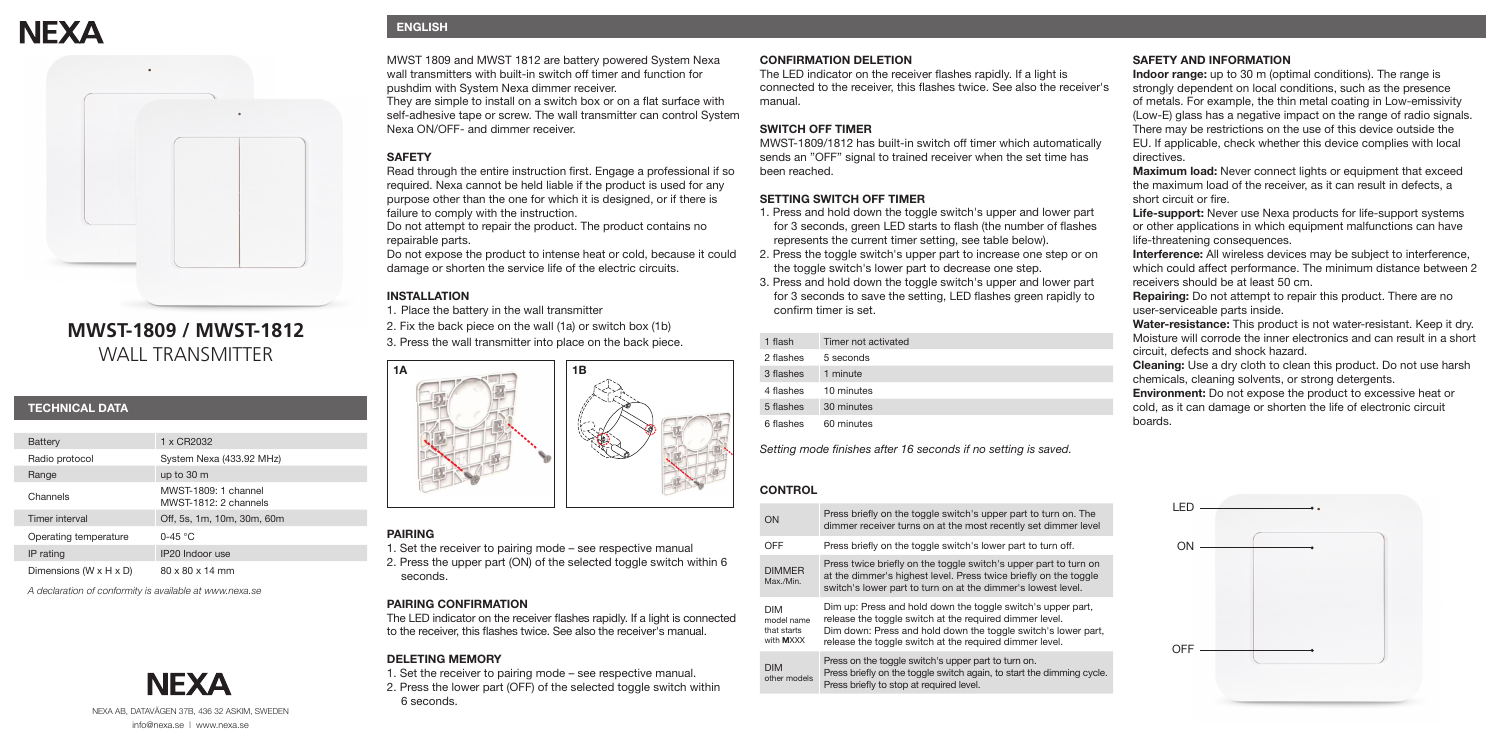# **NFXA**



# **MWST-1809/MWST-1812** VEGGSENDER

#### **TEKNISKE SPESIFIKASJONER**

| <b>Batteri</b>              | 1 x CR2032                                 |
|-----------------------------|--------------------------------------------|
| Radioprotokoll              | System Nexa (433,92 MHz)                   |
| Rekkevidde                  | opptil 30 m                                |
| Kanaler                     | MWST-1809: 1 kanal<br>MWST-1812: 2 kanaler |
| Tidsurintervall             | Av, 5 s, 1 m, 10 m, 30 m, 60 m             |
| Driftstemperatur            | $0 - 45$ °C                                |
| IP-klassifisering           | IP20 innendørs bruk                        |
| Mål $(B \times H \times D)$ | 80 x 80 x 14 mm                            |

*Declaration of conformity / Samsvarserklæring er tilgjengelig på www.nexa.se*



# **NORSK**

MWST 1809 og MWST 1812 er batteridrevne System Nexaveggsendere med innebygd tidsur og funksjon for pushdim med System Nexa-dimmermottaker.

De monteres enkelt på en apparatboks eller på et flatt underlag med selvklebende teip eller med skrue. Veggsenderen kan styre System Nexa PÅ/AV og dimmermottaker.

### **SIKKERHET**

Les gjennom hele instruksjonen først. Kontakt fagperson ved behov. Nexa kan ikke holdes ansvarlig hvis produktet brukes til noe annet enn det er beregnet på eller hvis instruksjonene ikke følges. Ikke gjør forsøk på å reparere produktet. Produktet inneholder ingen reparerbare deler.

Produktet skal ikke utsettes for sterk varme eller kulde, ettersom dette kan skade eller forkorte de elektroniske kretsenes levetid.

### **INSTALLASJON**

1. Sett batteriet i veggsenderen

2. Monter bakstykket på vegg (1a) eller apparatboks (1b)



#### **REGISTRERING**

1. Sett mottakeren i registreringsmodus – se respektive bruksanvisning

2. Trykk på den øyre delen (PÅ) av valgt vippebryter innen 6 sekunder.

#### **BEKREFTE REGISTRERING**

LED-indikatoren på mottakeren blinker raskt. Hvis en lampe er koblet til mottakeren, blinker den to ganger. Se også mottakerens bruksanvisning.

#### **SLETTE MINNE**

1. Sett mottakeren i registreringsmodus – se respektive bruksanvisning.

2. Trykk på den nedre delen (AV) av valgt vippebryter innen 6 sekunder.

#### **BEKREFTE SLETTING**

LED-indikatoren på mottakeren blinker raskt. Hvis en lampe er koblet til mottakeren, blinker den to ganger. Se også mottakerens bruksanvisning.

## **TIDSUR**

MWST-1809/1812 har et innebygd tidsur som automatisk sender et "AV"-signal til registrerte mottakere når innstilt tid er nådd.

#### **STILLE INN TIDSURET**

- 1. Trykk på og hold nede vippebryterens øvre og nedre del i 3 sekunder. Grønn LED begynner å blinke (antall blink representerer den aktuelle innstillingen for tidsuret – se tabellen nedenfor).
- 2. Trykk på vippebryterens øvre del for å øke med ett trinn eller på vippebryterens nedre del for å redusere med ett trinn.
- 3. Trykk på og hold nede vippebryterens øvre og nedre del i 3 sekunder for å lagre innstillingen. LED blinker hurtig grønt for å bekrefte at tidsuret er stilt inn.

| 1 blink | Tidsuret er ikke aktivert |
|---------|---------------------------|
| 2 blink | 5 sekunder                |
| 3 blink | 1 minutt                  |
| 4 blink | 10 minutter               |
| 5 blink | 30 minutter               |
| 6 blink | 60 minutter               |

*Innstillingsmodus avsluttes etter 16 sekunder hvis ingen innstilling lagres.*

#### **STYRING**

DIMMER  $M$ 

DIMME

| Trykk raskt på vippebryterens øvre del for å slå på.<br>Dimmermottakeren slår seg på med sist innstilte dimmernivå                                                                                                      |
|-------------------------------------------------------------------------------------------------------------------------------------------------------------------------------------------------------------------------|
| Trykk raskt på vippebryterens nedre del for å slå av.                                                                                                                                                                   |
| Trykk raskt 2 ganger på vippebryterens øvre del for å slå på<br>med dimmerens høyeste nivå. Trykk raskt 2 ganger på<br>vippebryterens nedre del for å slå på med dimmerens laveste nivå                                 |
| Dimme opp: Trykk på og hold nede vippebryterens øvre del, og<br>slipp vippebryteren på ønsket dimmernivå.<br>Dimme ned: Trykk på og hold nede vippebryterens nedre del, og<br>slipp vippebryteren på ønsket dimmernivå. |
| Trykk på vippebryterens øvre del for å slå på.<br>Trykk raskt på vippebryteren igjen for å starte dimmesyklus.<br>Trykk raskt for å stoppe på ønsket nivå.                                                              |
|                                                                                                                                                                                                                         |

#### **SIKKERHETSINSTRUKSEN OG INFORMASJON**

**Innendørs rekkevidde:** opptil 30 meter (optimale forhold). Rekkevidden avhenger av lokale forhold, for eksempel om det er metaller i nærheten. Det tynne metallbelegget på lavemissivitetsglass (Low-E) har for eksempel en negativ innvirkning på rekkevidden til radiosignalene. Det kan være begrensinger på bruken av denne enheten utenfor EU. Hvis det er aktuelt, kan du kontrollere om denne enheten samsvarer med lokale direktiver.

#### **Maksimal belastning:**

Ikke koble til lys eller utstyr som overgår den maksimale belastningen til mottakeren, siden det kan føre til defekter, kortslutning eller brann.

**Livredning:** Ikke bruk Nexa-produkter til livredningssystemer eller andre enheter der utstyrsfeil kan få livstruende konsekvenser. Forstyrrelser: Alle trådløse enheter kan bli utsatt for forstyrrelser som kan påvirke ytelsen. Minimumsavstanden mellom to mottakere må være minst 50 cm.

**Reparasjon:** Ikke prøv å reparere dette produktet. Det er ingen deler inni produktet som du selv kan utføre service på. **Vannbestandig:** Dette produktet er ikke vannbestandig. Hold det tørt. Fukt vil føre til at den indre elektronikken ruster, noe som kan føre til kortslutning, defekter og støtfare.

**Rengjøring:** Bruk en tørr klut til å rengjøre dette produktet. Ikke bruk sterke kjemikalier, løsemidler eller sterke vaskemidler. **Miljø:** Ikke utsett produktet for sterk varme eller kulde, siden det kan skade eller kortslutte de elektroniske kretskortene.